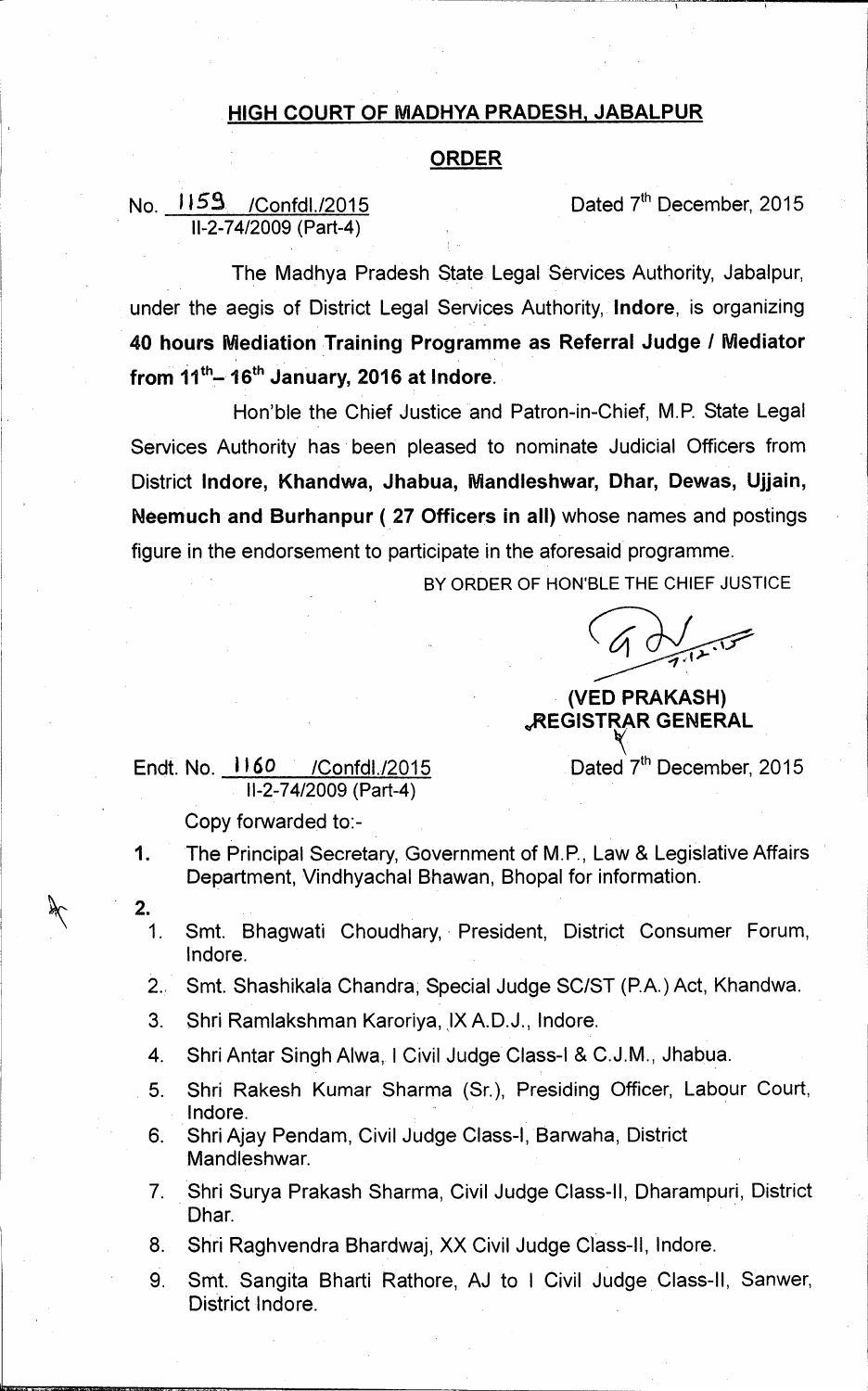- **10. Shri Sajjan Singh Sisodiya, Civil Judge Class-II, Tonkkhurd, District Dewas.**
- **11. Smt. Shweta Tiwari, III AJ to I Civil Judge Class-II, Ujjain.**
- **12. Shri Rakesh Kumar Sharma (Jr.), Civil Judge Class-II, Hatod, District Indore.**
- **13. Smt. Sharmila Bilwar, Ill Civil Judge Class-II, Ujjain.**
- **14. Shri Shrikrishna Dagliya, Civil Judge Class-II, Sardarpur, District Dhar.**
- **15. Shri Vijay Kumar Pandey (Jr.), II Civil Judge Class-II, Neemuch.**
- **16. Smt. Mona Shukla Pande, Ill Civil Judge Class-II, Neemuch.**
- **17. Shri Vikram Singh Dawar, XIV Civil Judge Class-II, lndore.**
- **18. Shri Sachin Kumar Jadhav, AJ to I Civil Judge Class-II, Mhow, District lndore.**
- **19. Ku. Rashmi Marldloi, XV Civil Judge Class-II, Indore.**
- **20. Sushri Harshita Sharma, I AJ to I Civil Judge Class-II, Indore.**
- **21. Shri Devendra Solanki, I AJ to I Civil Judge Class-II, Dewas.**
- **22. Shri Panna Nagesh, II AJ to I Civil Judge Class-II, Ujjain.**
- **23. Sushri Sheetal Baghel, II AJ to I Civil Judge Class-II, Dewas.**
- **24. Shri Sachin Kumar Vijaywargiya, Labour Judge, Labour Court, Dewas With a direction to participate in the 40 hours Mediation Training**  Programme as Referral Judge / Mediator from 11<sup>th</sup>-16<sup>th</sup> January, **2016 at Indore.**
- **1. Shri Shambhoo Dayal Dube, Principal Judge, Family Court, Khandwa.**
- **2. Shri Mahendra Pal Singh Arora, II Additional Principal Judge, Family Court, Indore.**
- **3. Shri Jagdish Prasad Maheshwari, Principal Judge, Family Court, Burhanpur.**

**With a direction to participate in the 40 hours Mediation Training**  Programme as Referral Judge / Mediator from 11<sup>th</sup>-16<sup>th</sup> January, **2016 at Indore.** 

- **3. District and Sessions Judge lndore/ Khandwa/ Jhabua/ Mandleshwar/ Dhar/ Dewas/ Ujjain/ Neemuch/ Burhanpur for information and necessary action. You are requested to send confirmation of receiving of this communication immediately, by fax.**
- **4. The Registrar, M.P. State Disputes Redressal Commission, Plot No. 76, Arera Hills, New Central School, Bhopal for information and**

 $\frac{1}{7}$   $\frac{12}{10}$